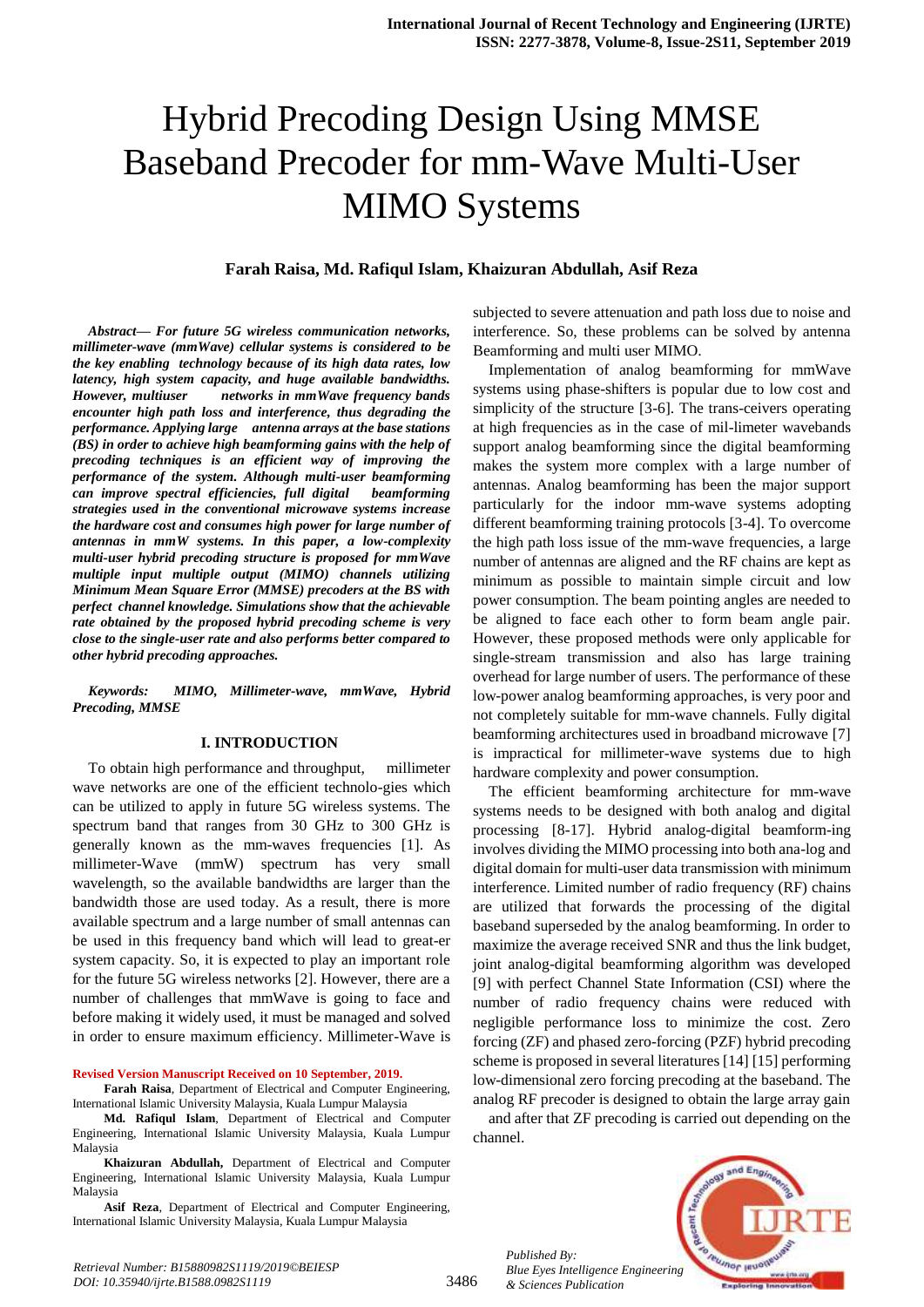### **HYBRID PRECODING DESIGN USING MMSE BASEBAND PRECODER FOR MM-WAVE MULTI-USER MIMO SYSTEMS**

The hybrid BF algorithm for single-user mm-wave systems which assumes only limited knowledge of the channel [14] considers both the reciprocal and sparse envi-ronment. However, these proposed hybrid precoding algo-rithms do not utilize the characteristics of the mm-wave channel properly. As a result, when applied to mmW sys-tems, these approaches will consume high power due to the use of high resolution ADC at the receiver. Efficient beam-forming design for millimeter-wave channels considering the special characteristics of the channel is needed that can bring benefit in practical application for the massive num-ber of antennas and which is compatible for millimetre-wave frequency bands.

In this paper, an efficient hybrid precoding design for mmWave channel with comparatively low-complexity is proposed where precoding is done in both analog and digital domains for multi-user scenario. In this design, RF precoding is done to increase the transmit power and after that MMSE baseband precoding is adapted for multi-user system to mitigate the inter-user interference. Rest of the paper is organized as follows: The system model for the mmWave hybrid beamforming structure in discussed in section 2. In section 3, the proposed hybrid MMSE precod-ing design is presented and analysed under perfect CSI in section 4. Simulation results is illustrated in section 5 and finally the paper is concluded in section 6.

### **II. SYSTEM MODEL**

In the system model for mmWave propagation, it is considered that  $N_t$  number of transmit antennas and  $N_{RF}$ number of chains are connected at the BS. The base station communicates with the mobile stations of  $K$  users, each of them equipped with  $N_r$  number of receive antennas. In multi-user beamforming system, each of the users supports single-stream transmission between the BS and the MS. So, the number of data streams is equal to the number of total user  $\overline{K}$ . It is also considered that the number of RF chains at the BS is same as the highest number of users being served at the same time i.e., the number of users are less than the number of RF chains. Moreover, it is assumed that  $K$  number of  $N_{RF}$ will be used by the base station in order to serve the users. The transmitter at the BS executes  $K \times K$  baseband precoder,  $\mathbf{F}_B$ , and  $N_t \times K$  RF precoder,  $\mathbf{F}_R$ . The transmitted signal is then given by,

 $x = F_p F_R$ (1) In this equation,  $s$  is the  $K \times 1$  transmitted symbol vector such that,  $\mathbb{E}[ss^*] = \frac{P}{\kappa} I_{\kappa}$ , where, P is the average transmit power. Analog phase shifters are being used to execute  $\mathbf{F}_{\mathbf{R}}$ , so its entries are normalized in order to satisfy  $\left\| \left[{\bf F}_R \right]_{m,n} \right\|^2 = N_t^{-1}$  Moreover, each entry of  ${\bf F}_R$  varies in phase-only and we normalize the magnitude so that it satisfies  $[\mathbf{F}_R]_{m,n} = \frac{1}{\sqrt{N_E}} e^{j\phi_{m,n}}$ , where  $\phi_{m,n}$  is the quantized angle. The total power constraints at the BS is accomplished by normalizing  $\mathbf{F}_B$  such that  $\|\mathbf{F}_R\mathbf{F}_B\|^2_F = K$  A narrowband

channel model is adopted [14] [17] where received signal observed by the  $k^{\text{th}}$  user,

$$
r_k = \mathbf{H}_k \sum_{n=1}^K \mathbf{F}_R f_n^B s_n + n_k \tag{2}
$$

Where,  $\mathbf{H}_k$  is the mm-wave channel matrix between BS and MS with dimension  $N_r \times N_t$ ,  $n_k$  is the additive Gaussian noise and  $n_k \sim \mathcal{N}(0, \sigma^2 I)$ 

## *A.Channel Model*

The hybrid precoders  $(\mathbf{F}_R, \mathbf{F}_B)$  and the hybrid combiners  $(W_R)$  are investigated depending on the channel matrix  $H$ . In order to analysis the performance of the proposed hybrid precoding, a geometric mm-wave channel model is adopted with limited scattering characteristics for the channel, with each scatterer having a single propagation path. It is assumed that the channel is the sum of propagation paths, each having a scatterer and having  $L_{\kappa}$  number of scattering clusters for the channel  $\mathbf{k}$ . Channel  $\mathbf{H}_{k}$  from [14]can be expressed as

$$
\mathbf{H}_{k} = \sqrt{\frac{N_{t}N_{r}}{L_{k}}} \sum_{l=1}^{L_{k}} \alpha_{k,l} a_{r}(\theta_{k,l}) a_{t}^{*}(\phi_{k,l})
$$
(3)

Where,  $\theta_{k,l}$  is the angle of arrival (AoA) and  $\theta_{k,l}$  is the angle of departure (AoD) of the  $l^{\text{th}}$  path.  $\alpha_{k,l}$  is the  $l^{\text{th}}$  path's complex gain adding the path loss, and  $a_r$  ( $\theta_{k,l}$ ) and  $a_t$  ( $\phi_{k,l}$ ) are the array response vector of the antennas of the MS and BS respectively.

The simulation of the proposed design is based on two types of antenna arrays, i.e., uniform planar arrays (UPA) and uniform linear arrays (ULA). The array response vector for ULA antennas at the BS can be defined as

$$
a_t(\phi_{k,l}) = \frac{1}{\sqrt{N_t}} \Big[ 1, \exp\Big(j\frac{2\pi}{\lambda} d\sin(\phi_{k,l})\Big), \dots, \exp\Big(j(N_t - 1)\frac{2\pi}{\lambda} d\sin(\phi_{k,l})\Big) \Big]^T
$$
\n(4)

Where, is the carrier wavelength, is the distance between two antenna elements.

## **3. HYBRID MMSE PRECODING FOR ULTI-USER MIMO**

Designing hybrid precoders at the BS and combin-ers at the MSs efficiently to maximize the total sum rate of the system is the main objective of this thesis. The achieva-ble rate for the user at the MS can be written as in [14], after processing the received signal utilizing the combining vector,

$$
R_k = \log_2 \left[ 1 + \frac{\frac{P}{R} |w_k^* H_k f_k^B|^2}{\frac{P}{R} \sum_{n \neq k} \frac{P}{R} |w_k^* H_k f_k^B|^2 + \sigma^2} \right] \tag{5}
$$

Total sum-rate of the system is given by,  $R = \sum_{k=1}^{K} R_k$ 

There are only certain values for the analog pre-coding and combining vectors because only the quantized angles are available for the analog phase-shifters.

There are only certain values for the analog precoding and combining vectors because only the quantized angles are available for the analog phase-shifters. These vectors are



(6)

3487

*Published By:*

*& Sciences Publication*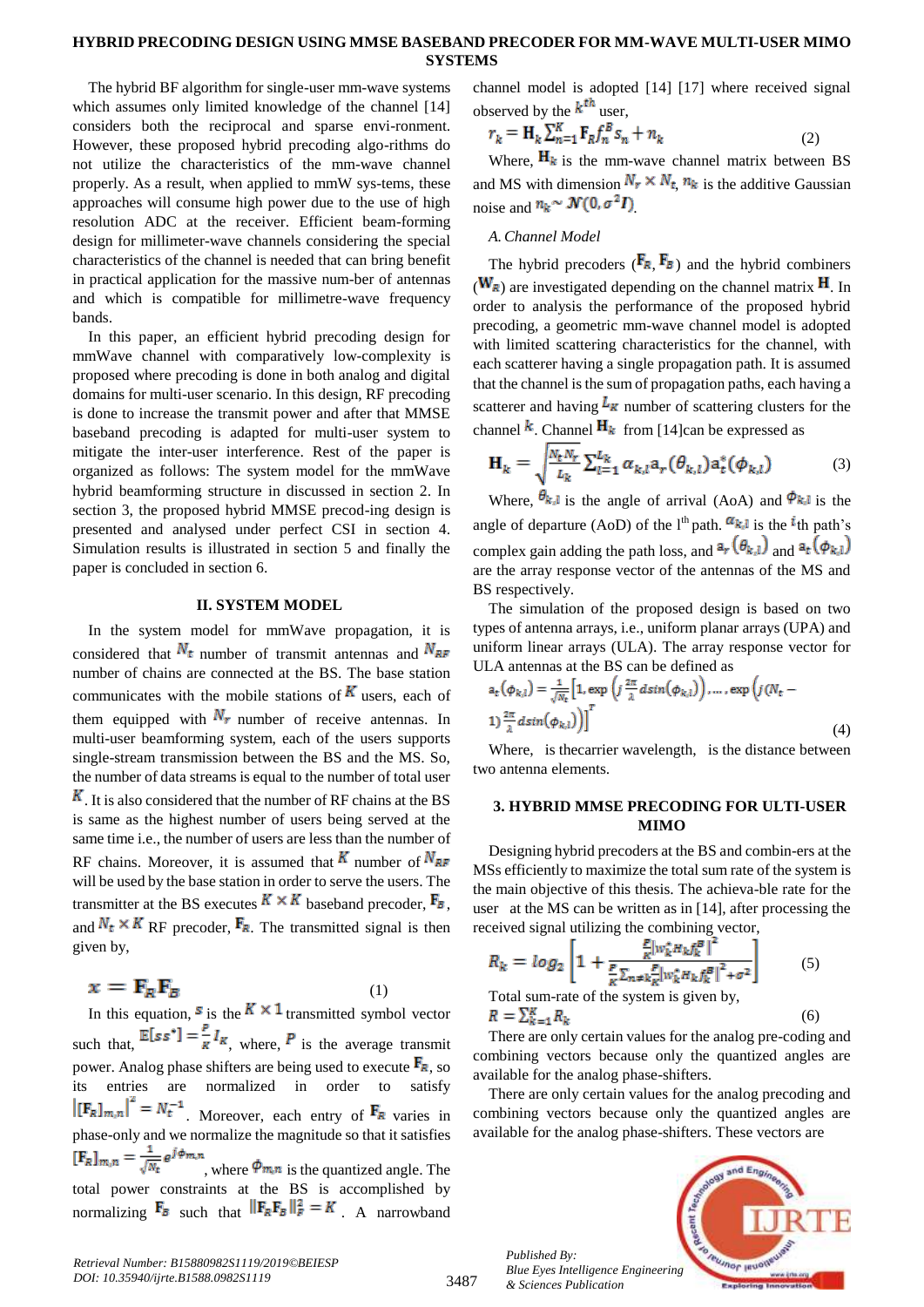chosen from different beamforming codebooks. As the analog beamsteering codebooks are previously used and shown to have better performance for single-user precoding schemes, in this paper this beamstearing codebooks are adopted for selecting the RF beamforming vectors. Here, for channels with single path, the beamforming vectors have similar type of array response vector which can be represented by a simple angle. Let  $\mathcal{F}$  and  $\mathcal{W}$  be the RF precoding vector codebook and RF combining codebook respectively.

Considering the sum-rate as the performance metric,  $\mathbf{F}_{\mathbf{R}}$ ,  $\{f_k^* \}_{k=1}^K$  and  $\{w_k^*\}_{k=1}^K$  are needed to obtained from the equation (4) to solve

$$
\left\{ \mathbf{F}_{R}^{*} \left\{ \mathbf{f}_{k}^{*} \right\}_{k=1}^{K}, \left\{ w_{k}^{*} \right\}_{k=1}^{K} \right\} = \arg \max (R_{s})
$$
\n
$$
= \arg \max \sum_{k=1}^{K} \log_{2} \left( 1 + \frac{\frac{P}{K} |w_{k}^{*} \mathbf{H}_{k} \mathbf{F}_{R} \mathbf{f}_{k}^{B} |^{2}}{\frac{P}{K} \sum_{n \neq k} |w_{k}^{*} \mathbf{H}_{k} \mathbf{F}_{R} \mathbf{f}_{k}^{B} |^{2} + \sigma^{2}} \right)
$$
\nsubject to,\n
$$
[\mathbf{F}_{R}]_{*k} \in \mathcal{F}, k = 1, 2, ..., K,
$$
\n
$$
w_{k} \in \mathcal{W}, k = 1, 2, ..., K,
$$
\n
$$
||\mathbf{F}_{R} [\mathbf{f}_{1}^{B}, \mathbf{f}_{2}^{B}, ..., \mathbf{f}_{K}^{B}] ||_{F}^{2} = K.
$$
\n(7)

However, it is infeasible and unmanageable to obtain explicit solution of this maximization of the total sum-rate due to certain factors. The solution for the above equation needs to search for possible  $\mathbf{F}_R$  and  $\{w_k^*\}_{k=1}^K$  combinations over the  $\mathcal{F}^K \times \mathcal{W}^K$ . Moreover, the baseband precoder  $\mathbf{F}_{\bar{\mathbf{g}}}$  is needed to incorporate with the RF beamforming vectors which needs the channel or effective channel feedback, resulting in large feedback and training overhead for this solution. A modified algorithm is proposed for mm-wave multi-user MIMO for a large number of antenna that can have better performance than the previous one with a very small training and feedback overhead.

The analog RF precoders and RF combiners are designed at the BS and MS respectively for single-user sce-nario avoiding the inter-user interference and the power of the signal per user is maximized without estimating the channel. The BF vectors for the kth user are designed in such a manner so that at the signal power is highest at the kth MS. The RF precoding scheme here is the typical ana-log precoding for single-user system that is used in other literatures [10] [12]. Efficient beam alignment algorithm is used which exploits the BF codebook to maximize the SNR. The hierarchical codebook utilizes a distance metric which can be optimized by using proper subarray methods.

After this stage, the digital baseband precoder is constructed for multi-user MIMO and inter-user interference in handled. Effective channels,  $\bar{h}_k = w_k^* H_k F_R$ ,  $k = 1, 2, ..., K$  are trained by the base station with the mobile stations. A random vector quantization (RVQ) codebook  $(\mathcal{H})$  is used to quantize these effective channels by their corresponding MS (*k),* and then the index of the channel vector is fed to the base station with  $B_b$ bits. The MMSE (Minimum Mean Squared Error) precoding is then constructed in the BS depending on quantized channels.

## **IV. PERFORMANCE ANALYSIS WITH PERFECT CSI**

In this section, the spectral efficiency is analysed which is achieved by the RF and baseband hybrid precoders. The performance is analysed for massive MIMO with a large number of transmit and receive antennas and with single-path channels. Assuming that the effective channel knowledge is perfect and the values of RF beamsteering angles are continuous. It is also assumed that all the codebooks including the RF codebooks for the for the BS and and MS and the RVQ codebook has the size of infinity. It is considered that the channel is single-path so the scattering path  $L_k = 1$  for  $k = 1,2,3...K$  The effective channel can be written for  $k$ user after constructing the analog precoders,  $\bar{h}_k = w_k H_k F_k = \sqrt{N_t N_r} \alpha_k a_t^*(\phi_k) F_R$ 

The effective channel matrix  $\overline{H}$  is given by,  $\overline{H} = CA_t^* A_r$ , where  $\epsilon$  is the diagonal matrix with dimension  $K \times K$  and  $\left[\mathbf{C}\right]_{k,k} = \sqrt{N_t N_r} \alpha$ . The MMSE precoder of digital baseband depending on the effective channels can be expressed as,  $F_{B} = \overline{H}^{H}(\overline{H^{H}H + \alpha I})^{-1}$ , where  $\alpha$  is the normalization factor and it is normalized to adjust elements according to the power constraints  $\|\mathbf{F}_{\mathbf{R}} \mathbf{f}_{k}^B\|^2 = 1$ . The elements of the diagonal matrix are  $\sqrt{\frac{N_t N_r}{(A_t^* A_t) k_k^*}} \log |\alpha_k|$ . Then the achieved rate can be written as

$$
R_k = \log_2 \left[ 1 + \frac{SNR}{\kappa} \left| \overline{\mathbf{h}}_k^* \mathbf{f}_k^B \right|^2 \right] = \log_2 \left[ 1 + \frac{SNR}{\kappa} \sqrt{\frac{N_E N_F}{(A_t^* A_t) \overline{\mathbf{k}}_k^*}} | \alpha_k |^2 \right]
$$
\n(8)

For single-user, the achievable rate is given by

$$
R_{single} = \log_2 \left[ 1 + \frac{SNR}{K} N_t N_r |\alpha_k|^2 \right] \tag{9}
$$

As the precoders and combiners are designed according to the algorithm considering the assumptions stated before, the achievable rate of user  $k$  and the single user achievable rate increases with the similar slope when SNR is high. The difference between these two types of achievable rates is always constant as it only depends on the number of users and the number of transmitters.

The effective channel  $\overline{H}_{\nu}$ .

$$
\overline{\mathrm{H}}_{v} = \mathrm{D}_{v} P_{v} (10)
$$

*Published By:*

*& Sciences Publication* 

 $D_v$  represents the diagonal matrix and  $P_v$  is the  $K \times K$ matrix

Digital MMSE precoder,

$$
\mathbf{F}_B = \overline{\mathbf{H}}^{\mathbf{H}} (\overline{\mathbf{H}^{\mathbf{H}} \mathbf{H}} + \alpha \mathbf{I})^{-1} \Lambda \tag{11}
$$

Where,  $\alpha$  is the regularization factor and  $\alpha = \frac{N_r \sigma_n^2}{\sigma^2}$ , where  $\sigma_n^2$  and  $\sigma_s^2$  are noise variance and average transmit power respectively. So, the sum rate of user  $\boldsymbol{K}$  is given by

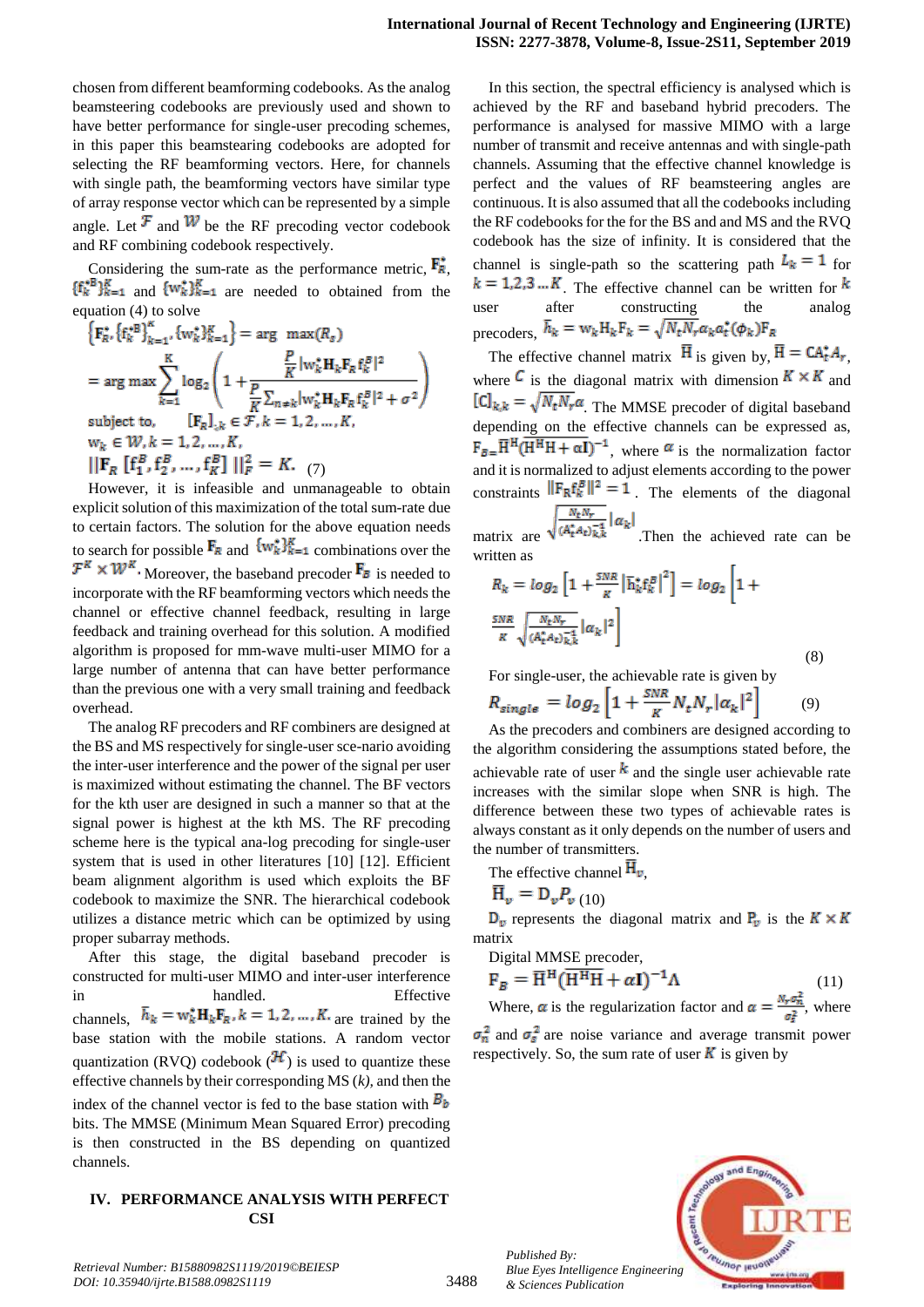## **HYBRID PRECODING DESIGN USING MMSE BASEBAND PRECODER FOR MM-WAVE MULTI-USER MIMO SYSTEMS**

$$
R_K = \log_2\left(1 + \frac{SNR}{K} \left|\bar{h}_k^* f_k^B\right|^2\right) \tag{12}
$$

This equation represents the achievable rate for user k obtained by the proposed hybrid precoding structure. In the next section, the results of the simulation comparing the spectral efficiencies of the proposed design and other different beamforming approaches are presented.

### **V.SIMULATION RESULTS**



**Fig. 1. Results of Sum-rate Vs SNR curve for hybrid Precoding mmW systems (a) comparison of different schemes, (b) varying the number of transmit antennas.**

In this section the performance of the proposed hybrid pre-coding design is studied using numerical simulation and compared with other hybrid precoding designs of the litera-ture discussed in the previous sections. The simulation is carried out in MATLAB simulator and in three different systems. MU-MIMO is considered in this analysis with BS antennas and MS antennas. Four mobile stations are considered and each having single-path trans-mission. The effective channel is assumed to be perfect with AoDs and AoAs to be uniformly distributed. The azi-muths and elevations are uniformly distributed in and respectively. Noise variance is assumed to be 1 and the SNR is . The achievable rates of the proposed hybrid MMSE analog/digital precod-ing technique is analyzed and compared with the single-user rate, analog beamforming and hybrid ZF precoding systems and results show that the proposed hybrid precod-ing scheme performs very close to single-user rate and ZF hybrid precoding and also achieves better gain over the analog beamforming approach. Fig. 1(a) demonstrates the achievable sum-rate of different precoding approaches. For massive MIMO mmWave systems, with a large number of antennas, the performance of the proposed scheme increases significantly. The simulation of the sum rate of the proposed hybrid precoding varying the BS antennas with fixed is shown in fig. 1(b).

## **VI. CONCLUSION**

In this paper, low-complexity hybrid precoding design is presented for mmWave multi-user communication with MMSE baseband precoding. For mmWave networks with perfect channel conditions, analog beamforming is not feasible due to low sum rate. Digital precoding system in-crease the performance but at the cost of high complexity. So, integrating both analog and digital processing in the BS can give better throughput. Analyzing the proposed design under perfect channel, this approach has shown better per-formance compared to other hybrid precoding approaches.

## **VII. ACKNOWLEDGEMENT**

Authors are grateful to Research Management Center (RMC), International Islamic University Malaysia (IIUM) to support this research through research initiative grant scheme RIGS16-065-0229.

#### **REFERENCES**

- 1. Andrews, Jeffrey G., Stefano Buzzi, Wan Choi, Stephen V. Hanly, Angel Lozano, Anthony CK Soong, and Jianzhong Charlie Zhang. "What will 5G be?." IEEE Journal on Selected Areas in Communications 32, no. 6, 2014: 1065-1082.
- 2. Akdeniz, Mustafa Riza, Yuanpeng Liu, Mathew K. Samimi, Shu Sun, Sundeep Rangan, Theodore S. Rappaport, and Elza Erkip. "Millimeter wave channel modeling and cellular ca-pacity evaluation." IEEE journal on selected areas in com-munications 32, no. 6, 2014: 1164-1179.
- 3. Tsang, Y. Ming, Ada SY Poon, and Sateesh Addepalli. "Cod-ing the beams: Improving beamforming training in mmwave communication system." In Global Telecommunications Conference (GLOBECOM 2011), 2011 IEEE, pp. 1-6. IEEE, 2011.
- 4. Hosoya, Ken'ichi, Narayan Prasad, Kishore Ramachandran, Naoyuki Orihashi, Shuya Kishimoto, Sampath Rangarajan, and Kenichi Maruhashi. "Multiple sector ID capture (MIDC): A novel beamforming technique for 60-GHz band multi-Gbps WLAN/PAN systems." IEEE Transactions on Antennas and Propagation 63, no. 1, 2015: 81-96.



3489

*Published By: Blue Eyes Intelligence Engineering & Sciences Publication*